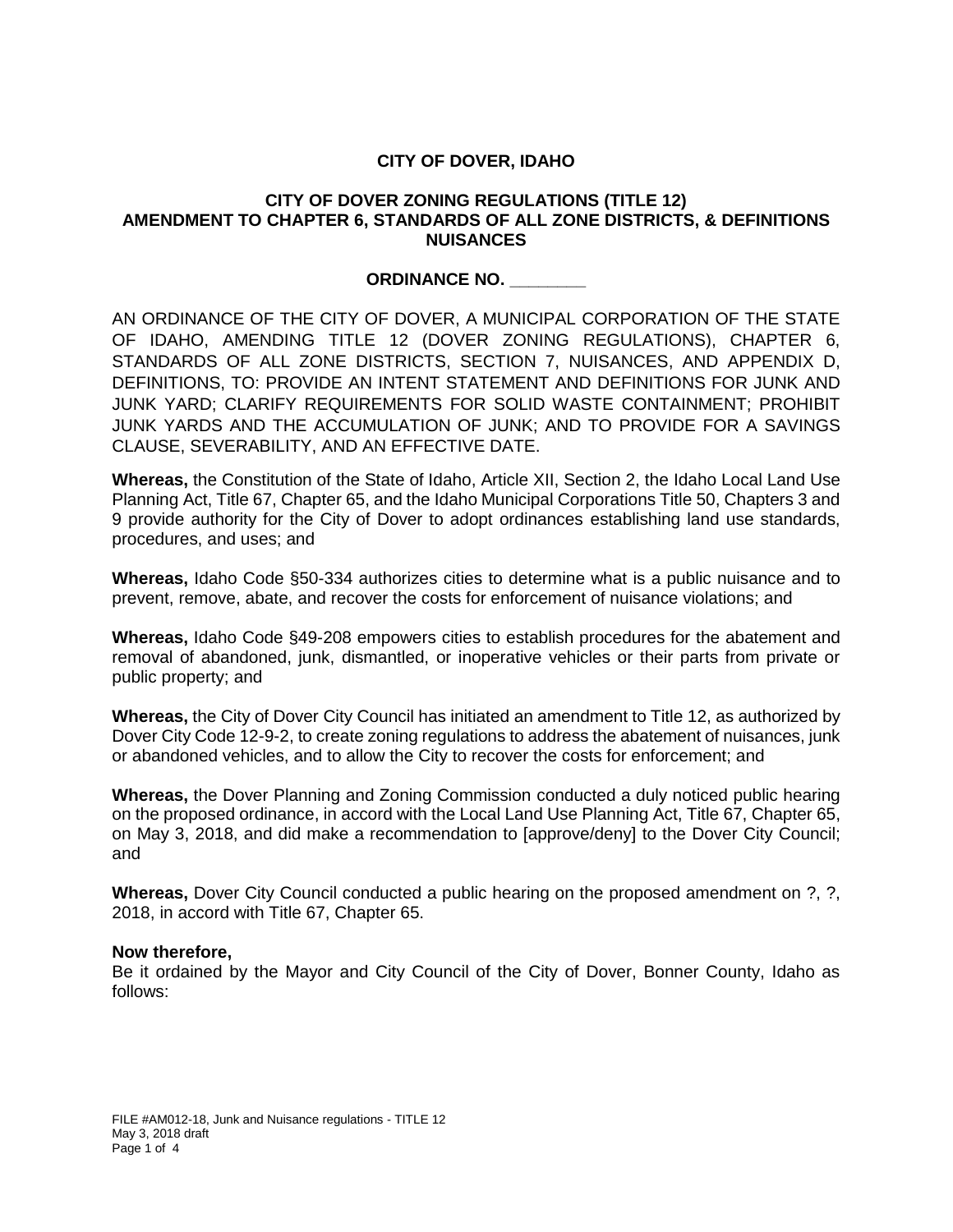# **Section 1. Adoption.**

# **Part A:**

Amending Chapter 6, Standards of All Zone Districts, Section 7, Nuisances

Title 12 (Zoning Regulations) of Dover City Code, Chapter 6, Standards of All Zone Districts, Section 7, Nuisances, is hereby amended to be renumbered and to read as follows:

# **12-6-7: NUISANCES:**

The intent of this section is to prevent or eliminate public nuisances promptly and to defray taxpayer costs of enforcement. Anything that is injurious to health, morals, safety, welfare, or indecent, or offensive to the senses, or an obstruction to the free use of property, so as to interfere with the comfortable enjoyment of life or property, is a nuisance and is subject to action by the City. All potential nuisances and hazards shall be mitigated by appropriate means. Public nuisances shall include, but are not limited to, the following:

- A. Noise, Vibration: No activity shall create excessive levels of noise or vibration beyond its property line.
- B. Light, Glare, Heat: No activity shall direct light, glare, or heat beyond its property line. Welding equipment and other sources of intense light or glare shall be shielded from the view of neighboring properties or public ways by enclosure in a building, location on the property, or construction of a fence or wall.
- C. Electrical Interference: No activity shall create electrical interference that adversely affects other uses.
- D. Dust, Smoke, Pollution: No activity shall generate dust, smoke, odors or other airborne pollutants that travel beyond its property line, except as permitted by state and federal air quality standards.
- E. Solid Waste: All solid waste shall be stored in enclosures or containers and shall not:
	- 1. Attract redents animals or insects, bears or other vermin, or be susceptible to spillage; by dogs, cats or other animals;
	- 2. Generate odors or liquid runoff beyond the property line or liquid runoff; or
	- 3. Permit blowing of paper and other lightweight the overflow or dispersal of any waste.
	- 4. Be left unscreened in certain areas. Screening: All commercial, industrial, and high density residential solid waste handling areas and containers shall be effectively screened from the public view by enclosure in a building, location on the property, or construction of a sight-obscuring fence or wall.
- F. Junk, junk yard. No junk, as defined by Appendix D of this title, shall be kept, accumulated, or stored within the public right-of-way, public property, or in the open on private property. Junk yards are prohibited in all zoning districts.

### **Part B:**

Section 12-13-4, Appendix D, Definitions, is hereby amended with the addition of the definitions of "Junk" and "Junk Yard," to read as follows: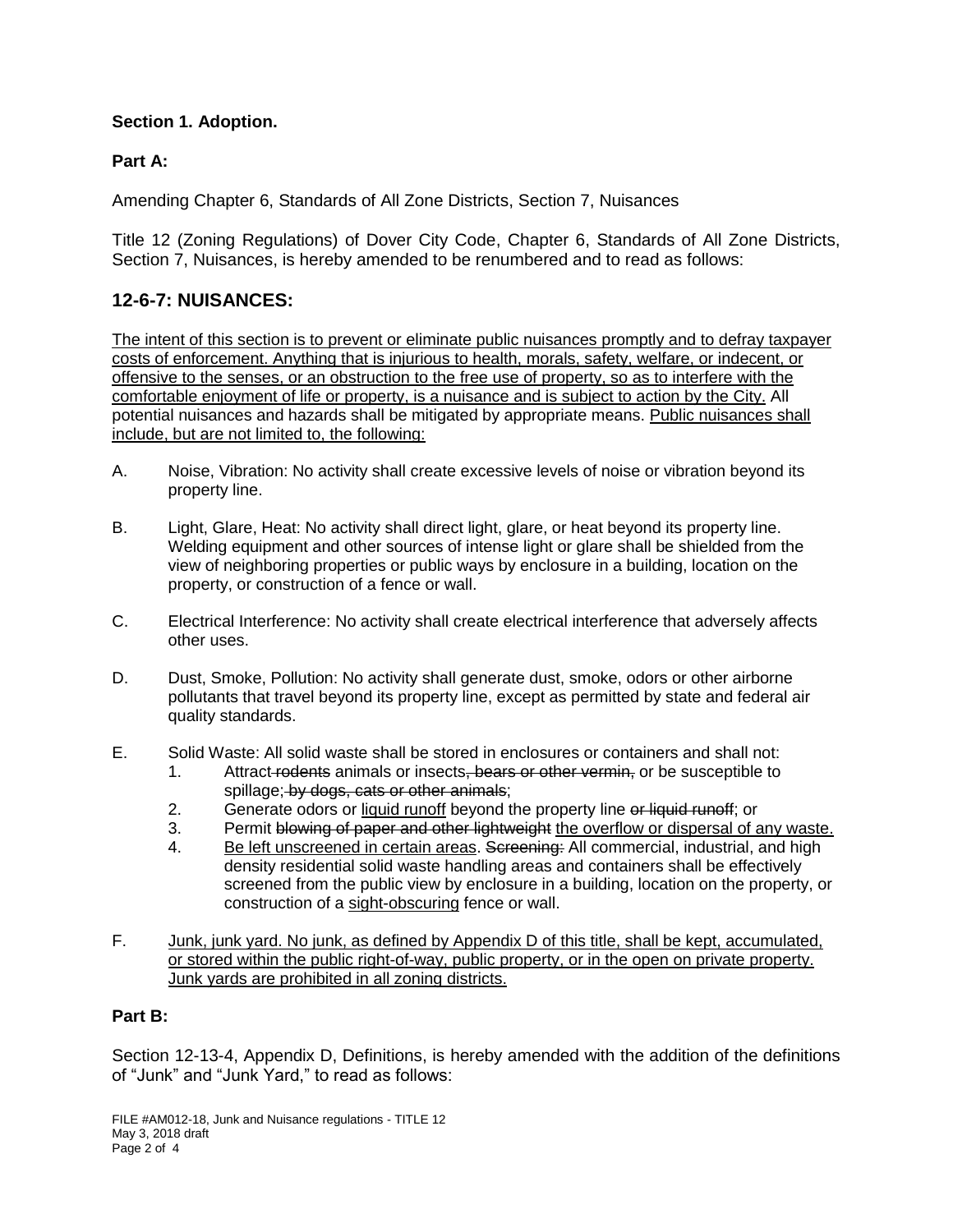# **12-13-4: APPENDIX D; DEFINITIONS:**

JUNK: Includes, but is not limited to, manufactured goods, appliances, fixtures, scrap metal, salvaged building materials, agricultural or yard wastes, plastics, garbage, furniture, rags, clothing and accessories, paper, or paper products, glass, machinery or vehicle parts, inoperable or unlicensed vehicles, construction wastes, or any other personal property, whether of value or valueless, that is demolished, discarded, dismantled or partially dismantled, dilapidated, or deteriorated so that it cannot be used for its original intended use.

JUNK YARD: An area, structure, building, or enclosure where junk is accumulated or stored, placed in transit, baled, packaged, sold, or exchanged.

#### **Section 2. Saving Clause.**

All ordinances repealed by this ordinance, shall remain in force to authorize the enforcement, arrest, prosecution, conviction, or punishment of a person who violated said ordinances prior to the effective date of this Ordinance.

**Section 3. Severability.** The sections of this ordinance are severable. The invalidity of a section shall not affect the validity of the remaining sections.

#### **Section 4. Effective date**.

This ordinance shall be in full force and effect upon the passage and publication of the ordinance or ordinance summary in one (1) issue of the official newspaper for the City of Dover.

This ordinance passed under suspension of rules and duly enacted as an ordinance of the City of Dover, Idaho on this ? day of ?, 2018, upon the following roll call vote:

\_\_\_\_\_\_\_\_\_\_\_\_\_\_\_\_\_\_\_\_\_\_\_\_\_\_\_ \_\_\_\_\_\_\_\_\_\_\_\_\_\_\_\_\_\_\_\_\_\_\_\_\_\_\_\_

### **ROLL CALL:**

| Council Member Brockway           |        |       |
|-----------------------------------|--------|-------|
| Council Member                    |        |       |
| <b>Council Member Evans</b>       |        |       |
| <b>Council Member Strand</b>      |        |       |
| Approved by the Mayor this ______ | day of | 2018. |

City of Dover Mayor Annie Shaha Attest: Michele Hutchings, City Clerk